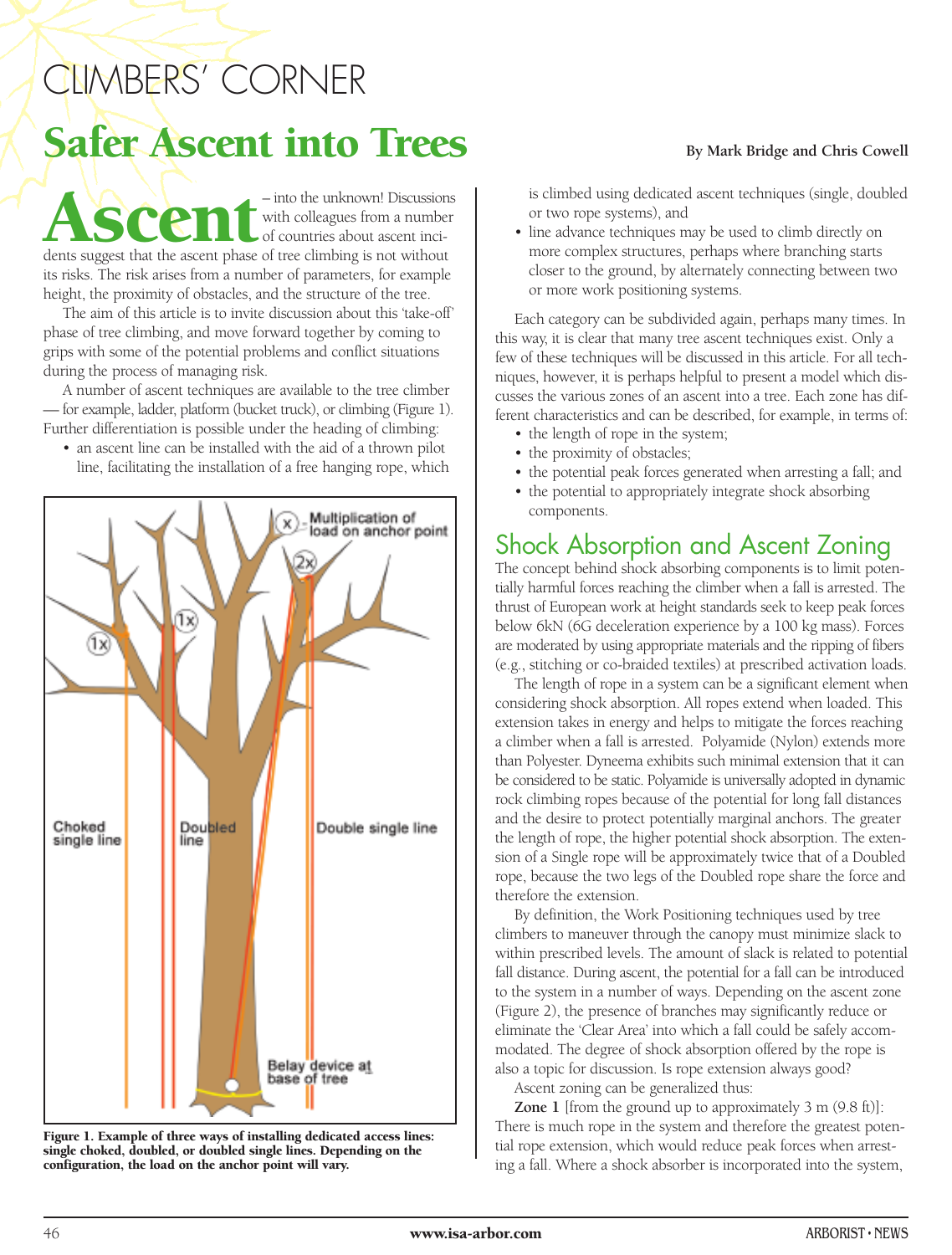

**Figure 2. Zoning of an access into a tree. Depending on the structure of the tree and the height of the tree where the climber is at, the risks** involved with an ascent will differ.

it is least likely to activate in this zone. There are no branches in this zone, but a fall is likely to result in contact with the ground (i.e., there is no Clear Area).

**Zone 2** (from approximately 3 m high, to the lowest branches): Much rope remains in the system and hence shock absorption. There are no branches in this zone and the ground is distant, therefore, a Clear Area exists. A shock absorber could be used to further dissipate energy.

**Zone 3** (within the tree canopy): There is little rope in the system and therefore reduced shock absorption from the rope. In the event of a fall, the probability of a shock absorber activating is increased. There are many branches within this zone (i.e., no Clear Area).

**Zone 4** (at the anchor point): The least rope in the system, therefore negligible shock absorption and highest resultant forces when arresting a fall. A shock absorber is most likely to activate when arresting a fall in this zone. The many branches again mean there is no Clear Area.

Of the four zones, a Clear Area is only available in Zone 2. The incorporation of shock absorbing components, which greatly increases the arrest distance, is therefore limited to this zone. Naturally, this depends on many variables, notably the branching pattern of the tree.

## Footlock

The Footlock technique was brought from the U.S. to Europe in the early 1990s. It enabled fast and efficient ascent into the canopy on a doubled rope with a long Prusik loop acting as fall protection. One of the advantages of this technique is the comparatively minimal equipment required and the ease with which multipurpose equipment can be stored on the harness once the ascent is complete.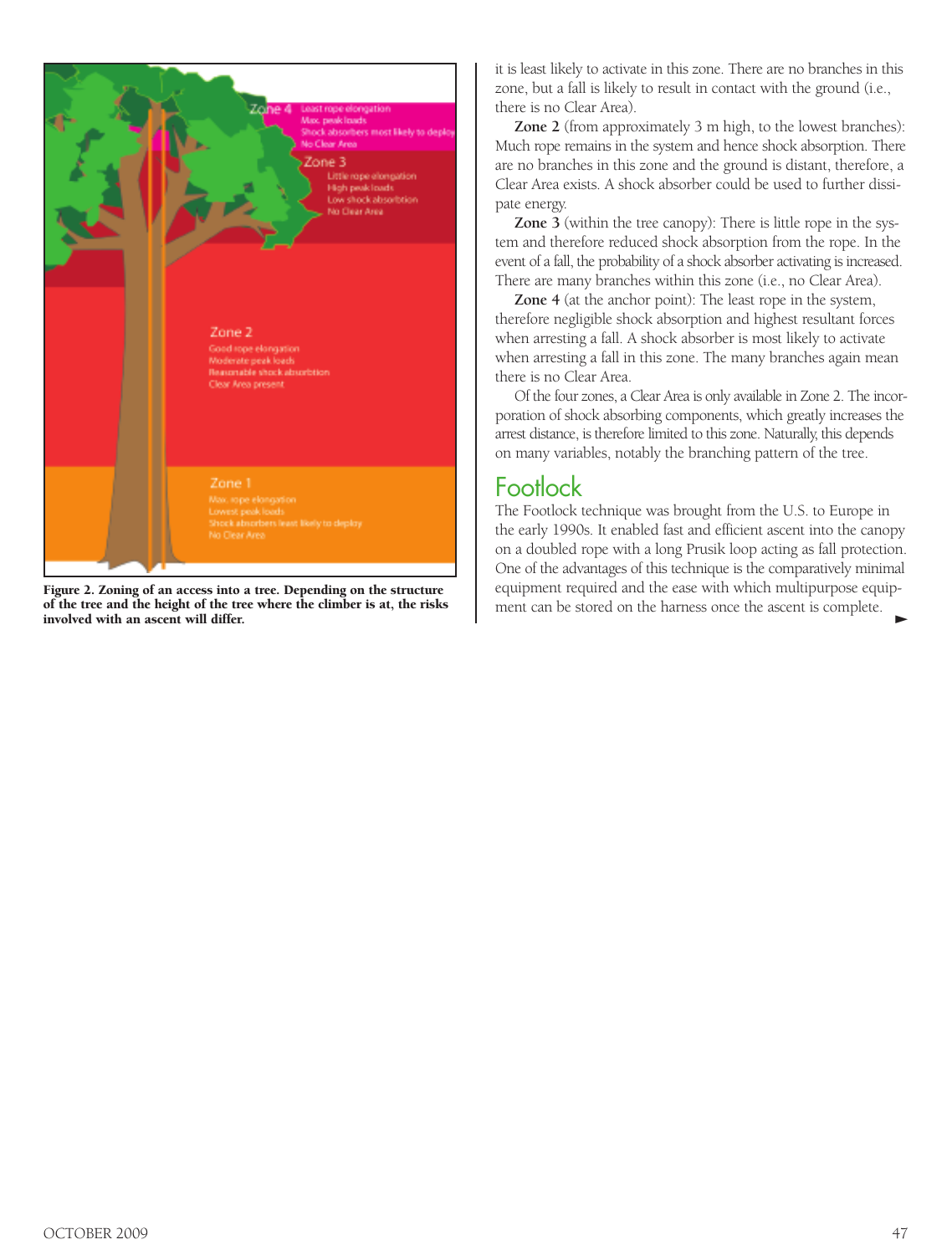#### *Climbers' Corner (continued)*

Disadvantages include the requirement for refining the technique over time and the high physical demands placed on the climber (although these are perhaps generic comments that could be made about any ascent technique!). Another disadvantage is that with every advance up the rope, up to 600 mm (23.6 in) of slack is generated in the Footlock sling. This is potentially a problem, in particular in combination with the trend in recent years towards the adoption of smaller and more static ropes for ascent. In the event of a 600 mm fall onto such a rope, a worryingly high arrest force can be generated.

When two single ropes are installed through an anchor point, secured to the base of a tree, and the climber has an independent fall protection (e.g., Prusik) on each rope, the climber is considered to be 'double secured' (Figure 3). This requires more equipment, but affords a higher level of safety. If the rope(s) are secured at the base of the tree with a lowering device (e.g., Petzl I'd), the system is lowerable by trained personnel in the event of an incident during



**Climbers generate large amounts of slack with each lock, increasing explosure to a potential fall. The symbols indicate key locations of independant knots and karabiner that protect against falls.**

ascent. When planning for emergency contingencies, a lowerable ascent system is a rational choice. A rescue from an access line is not easy, partly because the casualty is hanging in their system which of course means that the ascent rope above the casualty is under tension. At some point during the rescue, the casualty's system must be completely unloaded before the rescuer and casualty can descend, either on a common system or two systems. Lowering the casualty from the ground is somewhat simpler. A disadvantage of this system configuration is that the loading of the anchor point is relatively high. It remains vital to choose an appropriate anchor point.

#### **Footlock with Parallel Ascenders**

In a footlock ascent, parallel handled ascenders can replace the Prusik sling as a method of fall protection. In recent years, there have been numerous incidents involving parallel ascenders during footlock ascent. Several factors may come into play here, for example:

- in tree care, debris (e.g., twigs, leaves) may become lodged in the cam area and negatively affect the cams' grab function;
- when the grab function of one cam fails in the doubled rope configuration, no backup is present to prevent a fall; and
- especially when the climber is tired (e.g., during upper ascent) his posture and range of movement changes. This may indicate that it is becoming more difficult to ensure the rope directly approaches the rope channel when the ascender is advanced. Rather than pushing the ascender cleanly up the rope, it may be pushed at an angle toward the rope. A karabiner is often installed through holes at the top of the rope channel on single ascenders to maintain correct alignment, but due to the width of parallel ascenders, this has not been possible. Occasionally, the rope is forced between the top of the rope channel and the cam, releasing the rope from the ascenders and resulting in a fall.

There are solutions available, notably the evolution of products containing additional or better safety features. Take care to observe manufacturers' instructions when configuring components into systems.

Some advantages of parallel ascenders include the comfortable hand position, ease of advancing, and the reliable grab function on rope. It is important to encourage adopting additional measures when using this group of products (i.e., the use of two independent ropes). In the event of the cam grab function failing on one cam/rope combination, fall protection is maintained by the second cam/rope combination.

In addition, an energy saving variant of footlock exists when the connection from harness to the ascenders is shortened. Such a system is not uncommon in France. The climber never hangs on his/her arms, but has the opportunity to rest between advances while the parallel ascenders take the load when the legs are lifted in preparation for the next advance. In this way, almost no slack is generated during the ascent, which must be seen as a positive in the search for minimizing exposure to falls. Foot ascenders may be used in place of taking locks on the rope.

#### **Single Rope Ascents with Mechanical Devices**

Single Rope Technique (SRT) is a term often used to describe the increasingly adopted 'Rope Walker' system. Typically, a single rope is passed through a fork and anchored at the base of the tree. By incorporating the appropriate lowering device at the base of the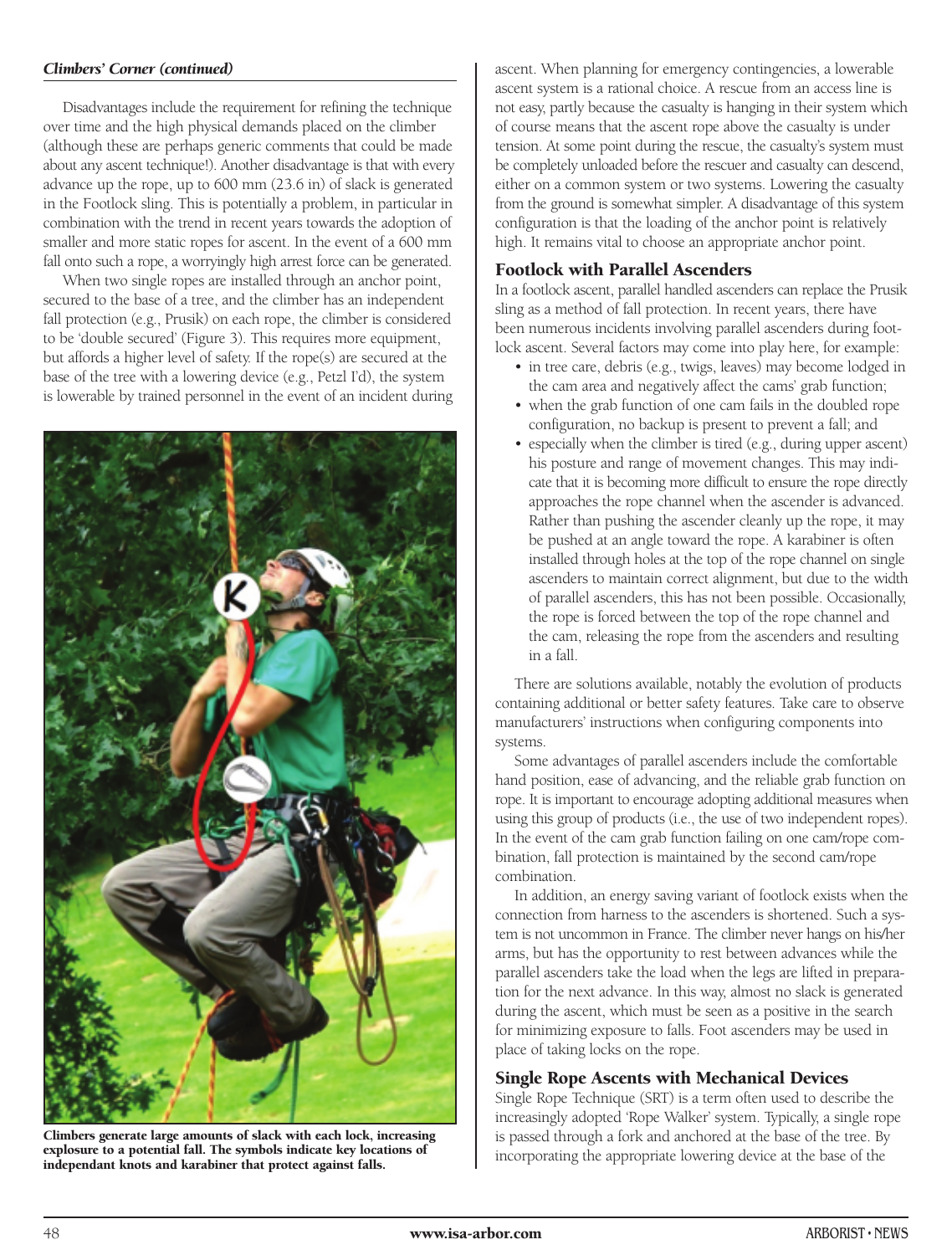tree, the system can be lowered from the ground. The most common configuration of components is for the climber to be secured to a handled ascender, installed on the rope above a chest ascender, to which the climber is also secured. With the addition of climbing aids (e.g., chest harness, foot loop, foot ascender), an efficient and energy saving ascent technique can be developed. At the anchor point, disconnection and storage of the components is more complex than with the footlock technique. Rope Walker requires a greater level of user focus to ensure correct component function because of the increased complexity of equipment and the subsequent issues of component compatibility and configuration.

Little slack is generated during a Rope Walker ascent, and two connections to the same rope (via the handled and chest ascenders) provide a series security. Should one cam become dysfunctional, the second connection to the same line would prevent a fall to the ground. However, in contrast to the redundancy offered by parallel systems, a line failure on SRT would not prevent a fall to the ground.

#### **Rope Access**

The standard technique in industrial Rope Access utilizes two single lines. One rope is constantly loaded (during ascent or work positioning), while a guided fall arrester follows the climber on the second rope offering redundancy in the event of main line failure. Prerequisites for this format are a Clear Area below the operators work site, and the adoption of a harness with sternal and/or dorsal attachment point(s), such as a full body harness for the fall arrest system (depending on national requirements). Ventral attachment is necessary for precise work positioning. The Clear Area must be sufficiently dimensioned to allow not only for the fall of the climber, but for the extension of the fall protection system including the possible activation of a shock absorber. The potential for contact with the ground must be given serious consideration particularly when working on long ropes.

In direct contrast, the failure of one side of a parallel system where both ropes are constantly loaded (e.g., via parallel ascenders), would result in either a minimal fall or no fall at all.

At work, it is also important to consider and minimize the peak forces experienced by mechanical devices such as toothed cam ascenders (body loaded rope clamps). The extent of damage caused to rope by toothed cams depends on many factors; for example, the age and condition of the rope, the ambient temperature and humidity, the size of the falling mass and the height it falls from, the compatibility between the cam and the rope, and so on.

## Safe Ascent/Falling Tests

A series of more than 120 tests were carried out by Treemagineers (www.Treemagineers.com) on a range of low stretch rope and toothed ascenders revealed that the mantle of a kernmantle rope could be severed by a toothed ascender with a force between 4.05 and 7.64 kN. For reference, a fall of approximately 500 mm (19.7 in) in the test format adopted would be sufficient to generate 4 kN (see EN12841 for details of the dynamic test setup).

A further 25 dynamic tests looked at the forces generated when a falling mass was arrested by a range of cordage configured as footlock slings [six coil Prusik on Doubled 11 mm (0.43 in) rope]. Here, simply by adopting different cordage, the peak force generated when arresting a 100 kg (220.5 lbs) mass falling one meter, ranged from 4.892 to 12.552 kN. In all cases, the lowest peak forces were recorded when the footlock slings were constructed from 8 mm (0.3 in)